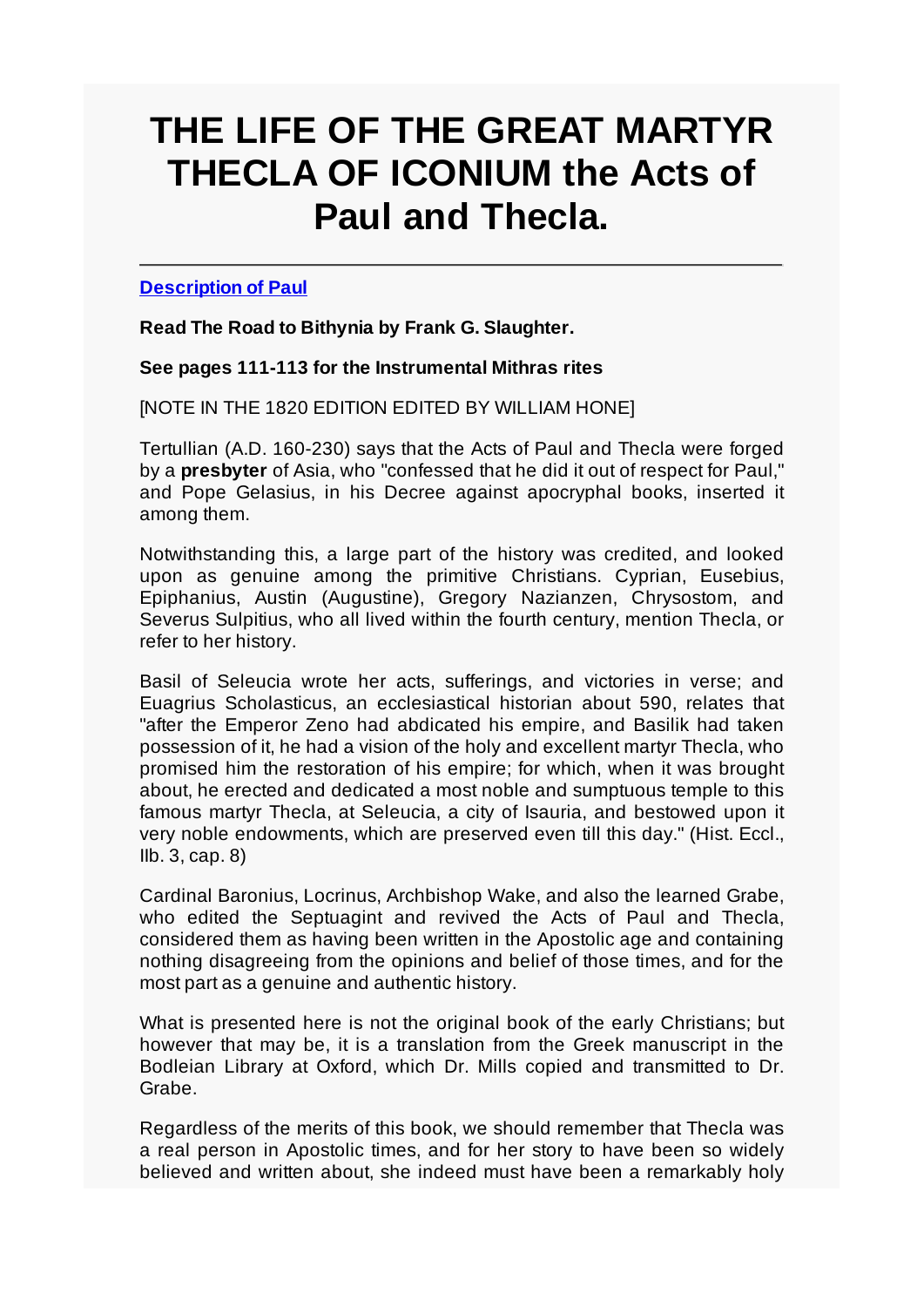and outstanding woman.

#### [NOTE FOR THE ST. PACHOMIUS LIBRARY EDITION]

The skepticism mentioned in the previous note has been partly occasioned by the rather extreme praise of celibacy found throughout the apocryphal Acts of Paul (of which the Life of St. Thecla forms a section). This language is often associated with the Encratites and other Gnostic groups. It is certainly possible that the present form of the text reflects the preferences or even the insertions of Gnostic editors; it is also possible that Orthodox editors toned down a text which was even more extreme. The only passages which explicitly condemn marriage (the Encratite heresy) are 2:16 and 4:2, and it will be noted that the speaker is not Paul himself but his accuser attributing this view to the Apostle.

In any case, the tradition of the Church is that the life of St. Thecla followed the course described in her acts, whether or not every word attributed to St. Paul was accurately recorded. The physical description of Paul in 1:7 is very famous, and in agreement with iconographic tradition. --- N. Redington

### **Tertullian notes that:**

But the **woman of pertness**, who has usurped the power to **teach**, will of course not **give birth for herself likewise to a right of baptizing**,

unless some new beast shall arise like the former; so that, just as the one abolished baptism, so some other should in her own right confer it!

But if the writings which wrongly go under Paul's name, **claim Thecla's example as a licence** for **women's teaching and baptizing**,

let them know that, in Asia, the **presbyter who composed that writing**, as if he were **augmenting Paul's fame from his own store**,

after being convicted, and confessing that he had done it from love of Paul, was **removed** from his office.

THE ACTS OF PAUL AND THECLA, from the Acts of Paul

**Translated probably by Jeremiah Jones, (1693-1724)**

**CONTENTS: CHAPTER 1** 1. Demas and Hermogenes become Paul's companions. 4. Paul visits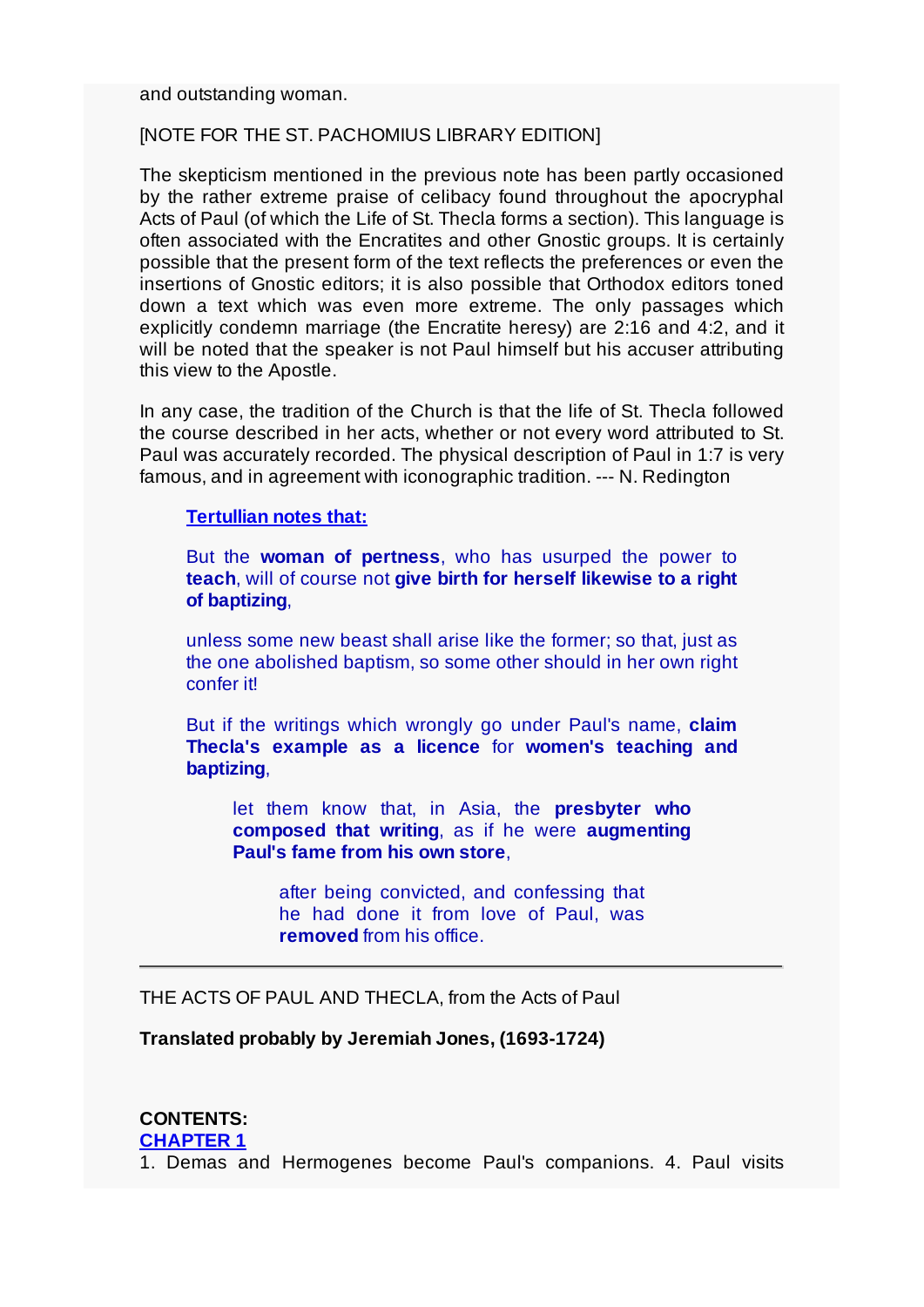Onesiphorus. 8. Demas and Hermogenes become envious. 11. Paul preaches to the household of Onesiphorus. 12. His sermon.

## **CHAPTER 2**

1. Thecla listens anxiously to Paul's preaching. 5. Thamyris, her admirer, concerts with Theoclia her mother to dissuade her, 12. in vain. 14. Demas and Hermogenes vilify Paul to Thamyris.

## **CHAPTER 3**

1. They betray Paul. 7. Thamyris and officers arrest him.

## **CHAPTER 4**

1. Paul accused before the governor by Thamyris. 5. Defends himself. 9. Is committed to prison, 10. and visited by Thecla.

#### **CHAPTER 5**

1. Thecla sought and found by her relations. 4. She is brought with Paul before the governor. 9. She is ordered to be burned, and Paul to be whipped. 15. Thecla miraculously saved.

## **CHAPTER 6**

1. Paul with Onesiphorus in a cave. 7. Thecla discovers Paul; 12. offers to follow him; 13. he exhorts her not to for fear of fornication.

#### **CHAPTER 7**

1. Paul and Thecla go to Antioch. 2. Alexander, a magistrate, falls in love with Thecla; 4. kisses her by force: 5. she resists him, 6. is carried before the governor and condemned to be thrown to wild beasts.

### **CHAPTER 8**

2. Thecla entertained by Trifina; 3. brought out to the wild beasts; a she-lion licks her feet. 5. Trifina, upon a vision of her deceased daughter, adopts Thecla, 11. who is taken to the amphitheater again.

#### **CHAPTER 9**

1. Thecla thrown naked to the wild beasts; 2. they all refuse to attack her; 8. throws herself into pit of water. 10. Other wild beasts refuse her. 11. She is tied to wild bulls. 13. She is miraculously saved, 21. released, 24. and entertained by Trifina.

#### **CHAPTER 10**

1. Thecla visits Paul. 6. She visits Onesiphorus. 8. She visits her mother 9. who repulses her. 12. She is tempted by the devil; she works miracles.

#### **CHAPTER 11**

1. Thecla is threatened with rape. 12. She escapes by a rock opening, 17. and closing miraculously.

THE ACTS OF PAUL AND THECLA

**CHAPTER 1**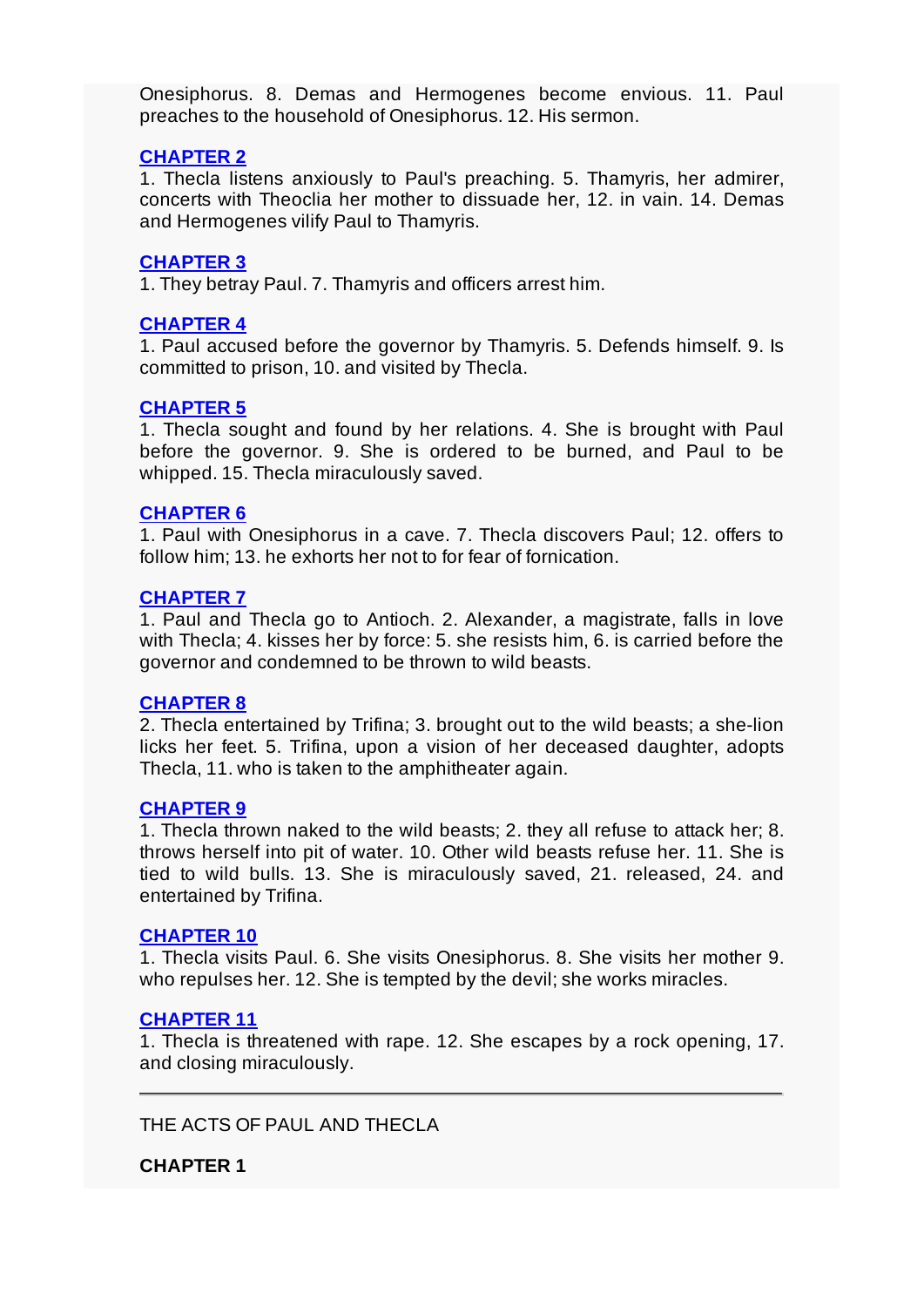**1. Demas and Hermogenes become Paul's companions. 4. Paul visits Onesiphorus. 8. Demas and Hermogenes become envious. 11. Paul preaches to the household of Onesiphorus. 12. His sermon.**

1. When Paul went up to Iconium after his flight from Antioch, Demas and Hermogenes became his companions, who were then full of hypocrisy.

2. But Paul looked only at the goodness of God and did them no harm, but loved them greatly.

3. Accordingly, he endeavored to make agreeable to them all the oracles and doctrines of Christ, and the design of the Gospel of God's well-beloved Son, instructing them in the knowledge of Christ as it was revealed to him.

4. And a certain man named Onesiphorus, hearing that Paul was coming to Iconium, went out speedily together with his wife Lectra and his sons Simmia and Zeno, to meet him and invite him to their house.

5. For Titus had given them a description of Paul's personage, for as yet they did not know him in person but were only acquainted with his character.

6. They went in the king's highway to Lystra and stood there waiting for him, comparing all who passed by with that description which Titus had given them.

7. **At length they saw a man coming (namely Paul), of a small stature with meeting eyebrows, bald [or shaved] head, bow- legged, strongly built, hollow-eyed, with a large crooked nose; he was full of grace, for sometimes he appeared as a man, sometimes he had the countenance of an angel. And Paul saw Onesiphorus and was glad.**

8. [New paragraph in the oldest extant manuscripts] And Onesiphorus said: Hail, servant of the blessed God. Paul replied, The grace of God be with you and your family.

9. But Demas and Hermogenes were moved with envy, and under a show of great religion, Demas said, And are not we also servants of the blessed God? Why did you not salute us?

10. Onesiphorus replied, Because I have not perceived in you the fruits of righteousness; nevertheless, if you are of that sort, you shall be welcome to my house also.

11. Then Paul went to the house of Onesiphorus, and there was great joy among the family on that account; and they employed themselves in prayer, breaking bread, and hearing Paul preach the word of God concerning temperance and the resurrection, in the following manner:

12. Blessed are the pure in heart, for they shall see God.

13. Blessed are they who keep their flesh undefiled, for they shall be the temple of God.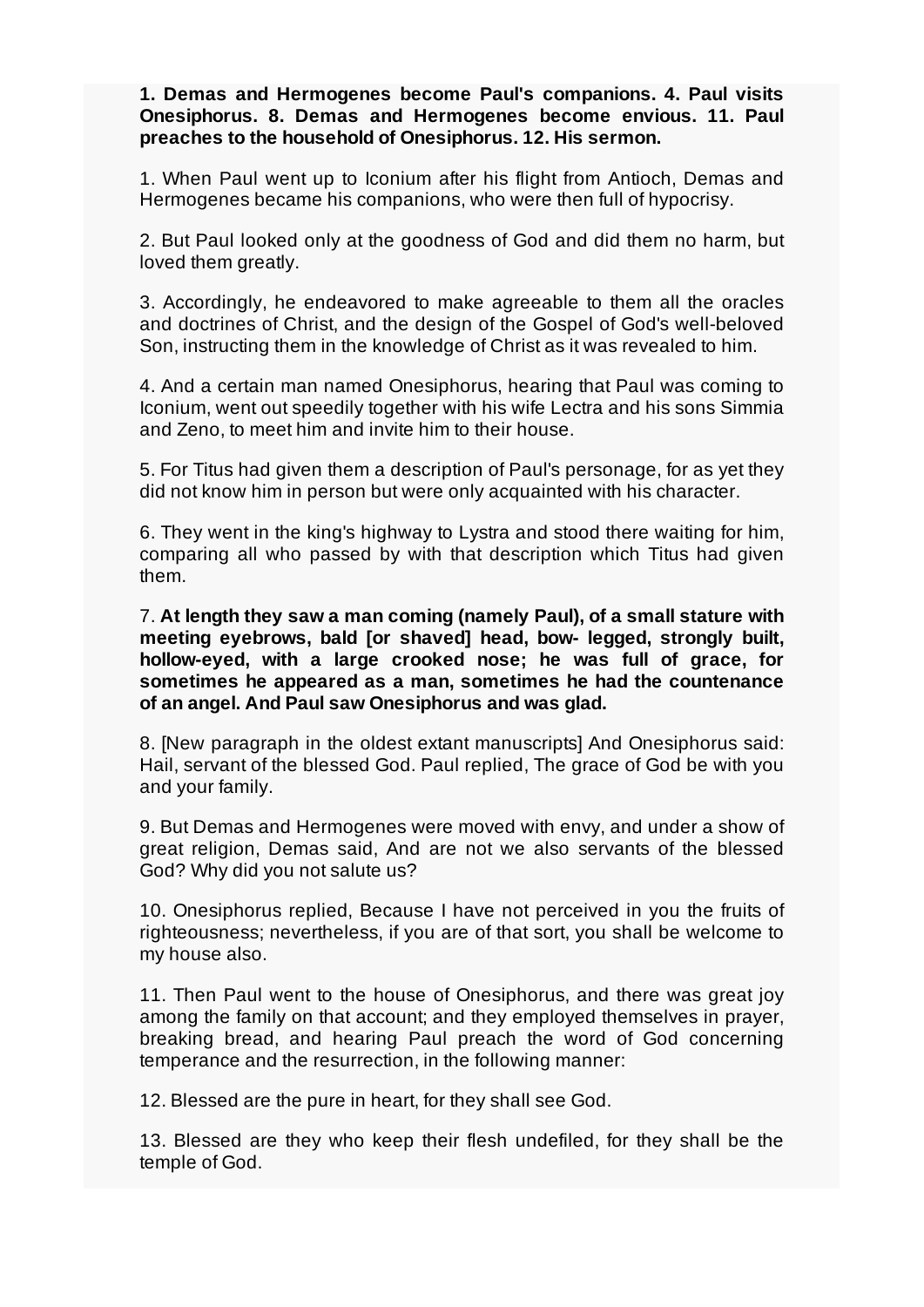14. Blessed are the temperate, for God will reveal himself to them.

15. Blessed are they that abandon their secular enjoyments, for they shall be accepted of God.

16. Blessed are they who have wives, as though they had them not, for they shall be made angels of God.

17. Blessed are they who tremble at the word of God, for they shall be comforted.

18. Blessed are they who keep their baptism pure, for they shall find peace with the Father, Son, and Holy Spirit.

19. Blessed are they who pursue the doctrine of Jesus Christ, for they shall be called the sons of the Most High.

20. Blessed are they who observe the **instructions of Jesus Christ**, for they shall dwell in eternal light.

21. Blessed are they, who for the love of Christ abandon the glories of the world, for they shall judge angels, and be placed at the right hand of Christ, and shall not suffer the bitterness of the last judgment.

22. Blessed are the bodies and souls of virgins, for they are acceptable to God and shall not lose the reward of their virginity, for the word of their Father shall prove effectual to their salvation in the day of his Son, and they shall enjoy rest forevermore.

#### **CHAPTER 2**

**1. Thecla listens anxiously to Paul's preaching. 5. Thamyris, her admirer, concerts with Theoclia her mother to dissuade her, 12. in vain. 14. Demas and Hermogenes vilify Paul to Thamyris.**

1. While Paul was preaching this sermon in the church which was in the house of Onesiphorus, a certain virgin named Thecla (whose mother's name was Theoclia, and who was betrothed to a man named Thamyris) sat at a certain window in her house.

2. From where, by the advantage of a window in the house where Paul was, she both night and day heard Paul's sermons concerning God, concerning charity, concerning faith in Christ, and concerning prayer;

3. Nor would she depart from the window till with exceeding joy she was subdued to the doctrines of faith.

4. At length, when she saw many women and virgins going in to Paul, she earnestly desired that she might be thought worthy to appear in his presence and hear the word of Christ; for she had not yet seen Paul's person, but only heard his sermons.

5. But when she would not be prevailed upon to depart from the window, her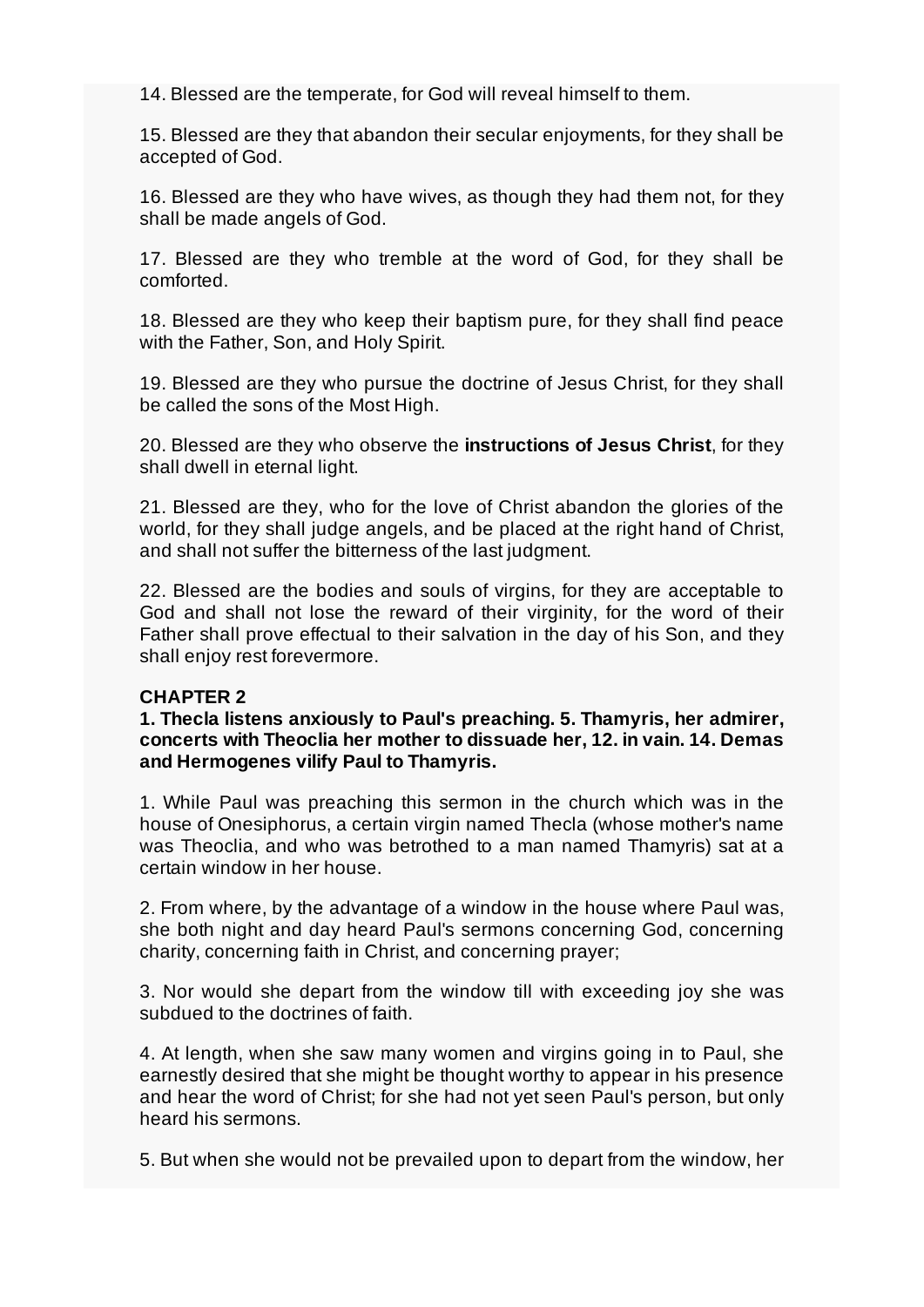mother sent to Thamyris, who came with the greatest pleasure, as he hoped now to marry her. Accordingly he said to Theoclia, Where is my Thecla?

6. Theoclia replied, Thamyris, I have something very strange to tell you. Thecla, for the space of three days, will not move from the window not so much as to eat or drink, but is so intent in hearing the artful and delusive discourses of a certain foreigner, that I am completely astonished, Thamyris, that a young woman of her known modesty will suffer herself to be so prevailed upon.

7. For that man has disturbed the whole city of Iconium, and even your Thecla, among others. All the women and young men flock to him to receive his doctrine; who, besides all the rest, tells them that there is but one God who alone is to be worshipped, and that we ought to live in chastity.

8. Notwithstanding this, my daughter Thecla, like a spider's web fastened to the window, is captivated by the discourses of Paul, and attends upon them with prodigious eagerness and vast delight; and thus, by attending to what he says, the young woman is seduced. Now you go and speak to her, for she is betrothed to you.

9. Accordingly Thamyris went, and saluted her with care not to surprise her, and said, Thecla, my spouse, why are you sitting in this melancholy posture? What strange impressions are made upon you? Turn to Thamyris, and blush.

10. Her mother also spoke to her after the same manner and said, Child, why do you sit so melancholy, like one astonished, and make no reply?

11. Then they wept exceedingly: Thamyris, that he had lost his future spouse; Theoclia, that she had lost her daughter; and the maids, that they had lost their mistress; and there was universal mourning in the family.

12. But all these things made no impression on Thecla to incline her so much as to turn and take notice of them, for she continued to contemplate on the discourses of Paul.

13. Then Thamyris ran into the street to observe who they were who went in to Paul and came out from him; and he saw two men engaged in a very warm dispute, and said to them;

14. Sirs, what business have you here? And who is that man within, belonging to you, who deludes the minds of men, both young men and virgins, persuading them that they ought not to marry but continue as they are?

15. I promise to give you a considerable sum if you will give me a just account of him, for I am the chief person of this city.

16. Demas and Hermogenes replied, We cannot so exactly tell who he is, but we know that he deprives young men of their intended wives, and virgins of their intended husbands, by teaching, There can be no future resurrection, unless you continue in chastity and do not defile your flesh.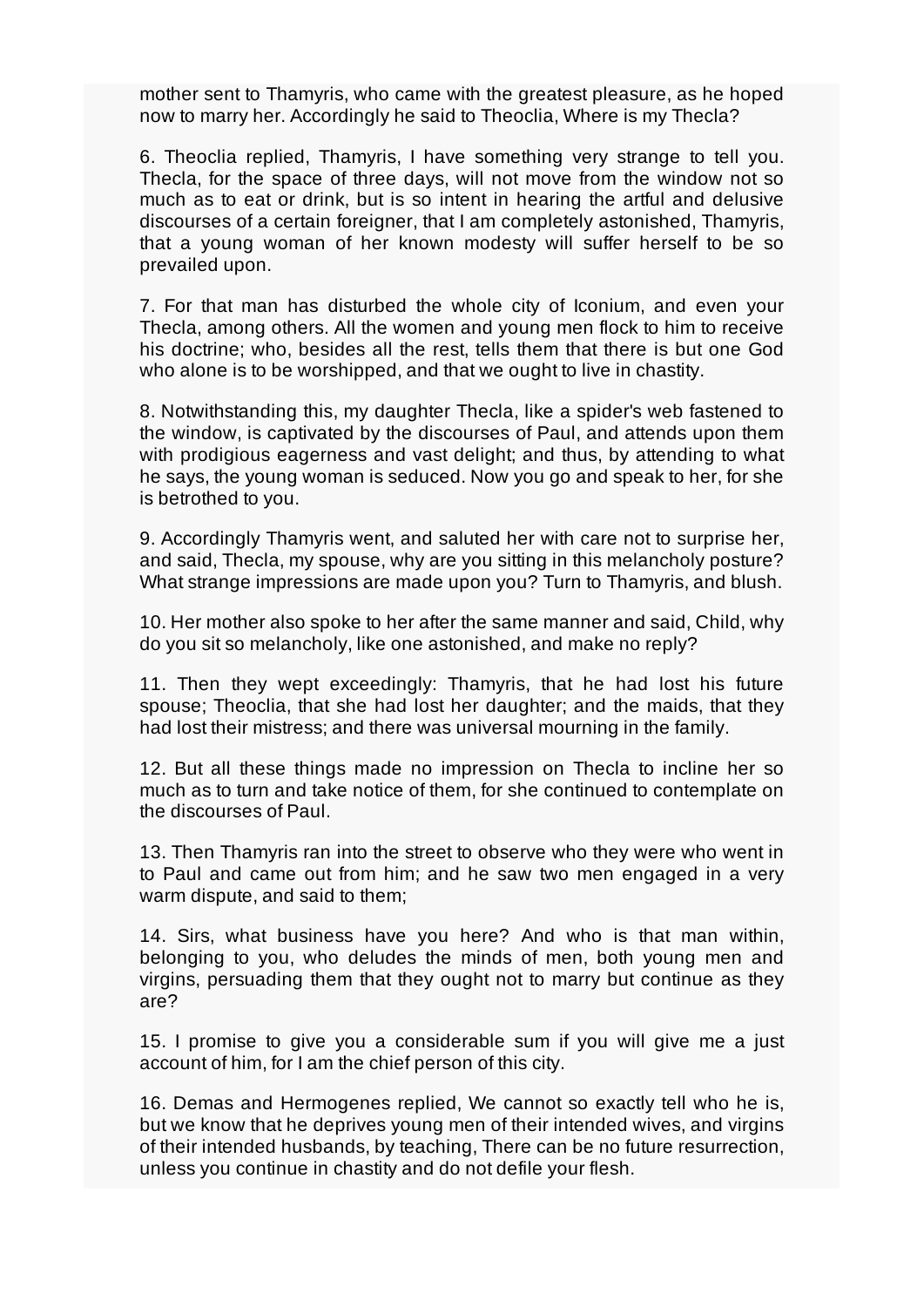## **CHAPTER 3**

1. They betray Paul. 7. Thamyris and officers arrest him.

1. Then Thamyris said, Come along with me to my house and refresh yourselves. So they went to a very splendid entertainment where there was wine in abundance and very rich provision.

2. They were brought to a table richly spread, and made to drink plentifully by Thamyris, on account of the love he had for Thecla and his desire to marry her.

3. Then Thamyris said, I desire you would inform me what the doctrines of this Paul are, that I may understand them; for I have no small concern about Thecla, seeing she so delights in that stranger's discourses that I am in danger of losing my intended wife.

4. Then Demas and Hermogenes together answered and said, Let him be brought before the governor Castellius as one who endeavors to persuade the people into the new religion of the Christians, and he, according to the order of Caesar, will put him to death, by which means you will obtain your wife;

5. While we at the same time will teach her that the resurrection that he speaks of is already come and consists in our having children, and that we then arose again when we came to the knowledge of God.

6. Upon getting this account from them, Thamyris was filled with hot resentment,

7. And rising early in the morning he went to the house of Onesiphorus, attended by the magistrates, the jailor, and a great multitude of people with staves, and said to Paul;

8. You have perverted the city of Iconium, and among the rest, Thecla, who is betrothed to me, so that now she will not marry me. You must therefore go with us to the governor Castellius.

9. And all the multitude cried out, Away with this impostor, for he has perverted the minds of our wives, and all the people pay attention to him.

#### **CHAPTER 4**

**1. Paul accused before the governor by Thamyris. 5. Defends himself. 9. Is committed to prison, 10. and visited by Thecla.**

1. Then Thamyris stood before the governor's judgment-seat and spoke with a loud voice in the following manner.

2. O governor, I know not where this man comes from, but he is one who teaches that matrimony is unlawful. Command him therefore to declare before you for what reason he publishes such doctrines.

3. While he was saying thus, Demas and Hermogenes whispered to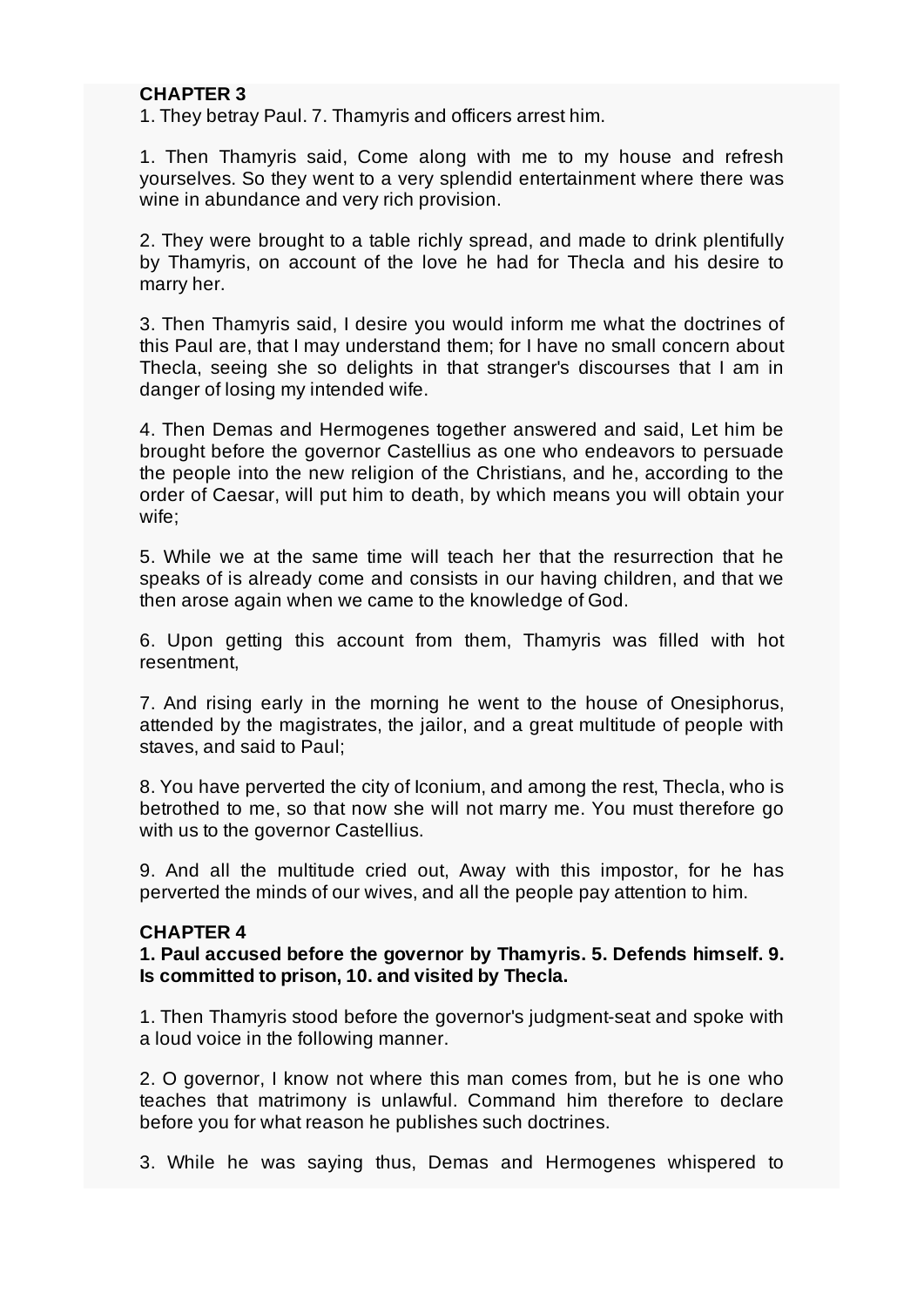Thamyris and said: Say that he is a Christian, and he will presently be put to death.

4. But the governor was more deliberate, and calling to Paul, he said, Who are you? What do you teach? They seem to lay gross crimes to your charge.

5. Paul then spoke with a loud voice saying, As I am now called to give an account of my doctrines, O governor, I desire your audience.

6. That God, who is a God of vengeance, and who stands in need of nothing but the salvation of his creatures, has sent me to reclaim them from their wickedness and corruptions, from all sinful pleasures, and from death; and to persuade them to sin no more.

7. On this account, God sent his Son Jesus Christ, whom I preach, and in whom I instruct men to place their hopes as that only person who had such compassion on the deluded world, that it might not be condemned, O governor, but have faith, the fear of God, the knowledge of religion, and the love of truth.

8. So that if I only teach those things which I have received by revelation from God, where is my crime?

9. When the governor heard this, he ordered Paul to be bound and to be put in prison till he could be more at leisure to hear him more fully.

10. But in the night, Thecla took off her earrings and gave them to the turnkey of the prison, who then opened the doors to her and let her in;

11. And when she made a present of a silver looking-glass to the jailor, she was allowed to go into the room where Paul was; then she sat down at his feet and heard from him the great things of God.

12. And as she perceived Paul not to be afraid of suffering, but that by divine assistance he behaved himself with courage, her faith so far increased that she kissed his chains.

#### **CHAPTER 5**

**1. Thecla sought and found by her relations. 4. She is brought with Paul before the governor. 9. She is ordered to be burned, and Paul to be whipped. 15. Thecla miraculously saved.**

1. At length Thecla was missed and sought for by the family and by Thamyris in every street as though she had been lost, but one of the porter's fellowservants told them that she had gone out in the night.

2. Then they examined the porter and he told them that she was gone to the prison to the strange man.

3. They therefore went according to his direction and found her there; and when they came out, they got a mob together and went and told the governor all that happened.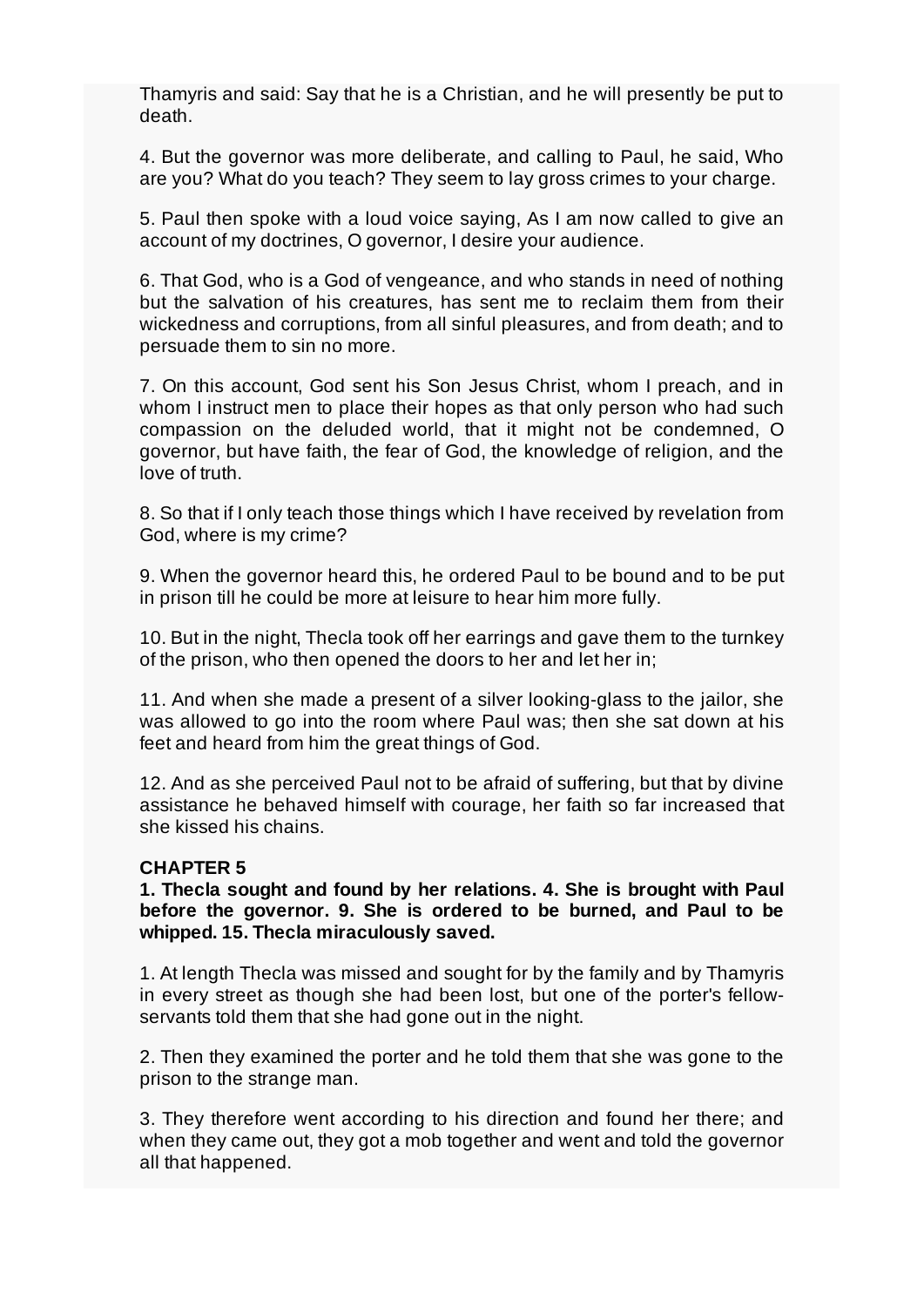4. Then he ordered Paul to be brought before his judgment-seat.

5. Thecla in the meantime lay wallowing on the ground in the prison, in that same place where Paul had sat to teach her. Then the governor also ordered her to be brought before his judgment-seat. She received the summons with joy and went.

6. When Paul was brought there, the mob cried out with more vehemence, He is a magician, so let him die.

7. Nevertheless the governor attended with pleasure upon Paul's discourses of the holy works of Christ, and after calling together a council, he summoned Thecla and said to her, Why do you not, according to the law of the Iconians, marry Thamyris?

8. She stood still with her eyes fixed upon Paul, and finding she made no reply, Theoclia her mother cried out, Let the unjust creature be burned; let her be burned in the midst of the theatre for refusing Thamyris, so all women may learn from her to avoid such practices.

9. Then the governor was exceedingly concerned and ordered Paul to be whipped out of the city and Thecla to be burned.

10. So the governor arose and went immediately into the amphitheater; and all the people went forth to see the dismal sight.

11. But Thecla, just as a lamb in the wilderness looks every way to see his shepherd, looked around for Paul;

12. And as she was looking upon the multitude, she saw the Lord Jesus in the likeness of Paul, and said to herself, Paul has come to see me in my distressed circumstances. And she fixed her eyes upon him, but he instantly ascended up to heaven while she looked on him.

13. Then the young men and women brought wood and straw for the burning of Thecla; who, being brought naked to the stake, extorted tears from the governor, who was surprised to see the greatness of her beauty.

14. And when they had placed the wood in order, the people commanded her to go upon it, and she did so, first making the sign of the cross.

15. Then the people set fire to the pile; though the flame was exceeding large, it did not touch her, for God took compassion on her and caused a great eruption from the earth beneath, and a cloud from above to pour down great quantities of rain and hail;

16. So that by the rupture of the earth, very many were in great danger and some were killed, but the fire was extinguished and Thecla preserved.

#### **CHAPTER 6**

**1. Paul with Onesiphorus in a cave. 7. Thecla discovers Paul; 12. offers to follow him; 13. he exhorts her not to for fear of fornication.**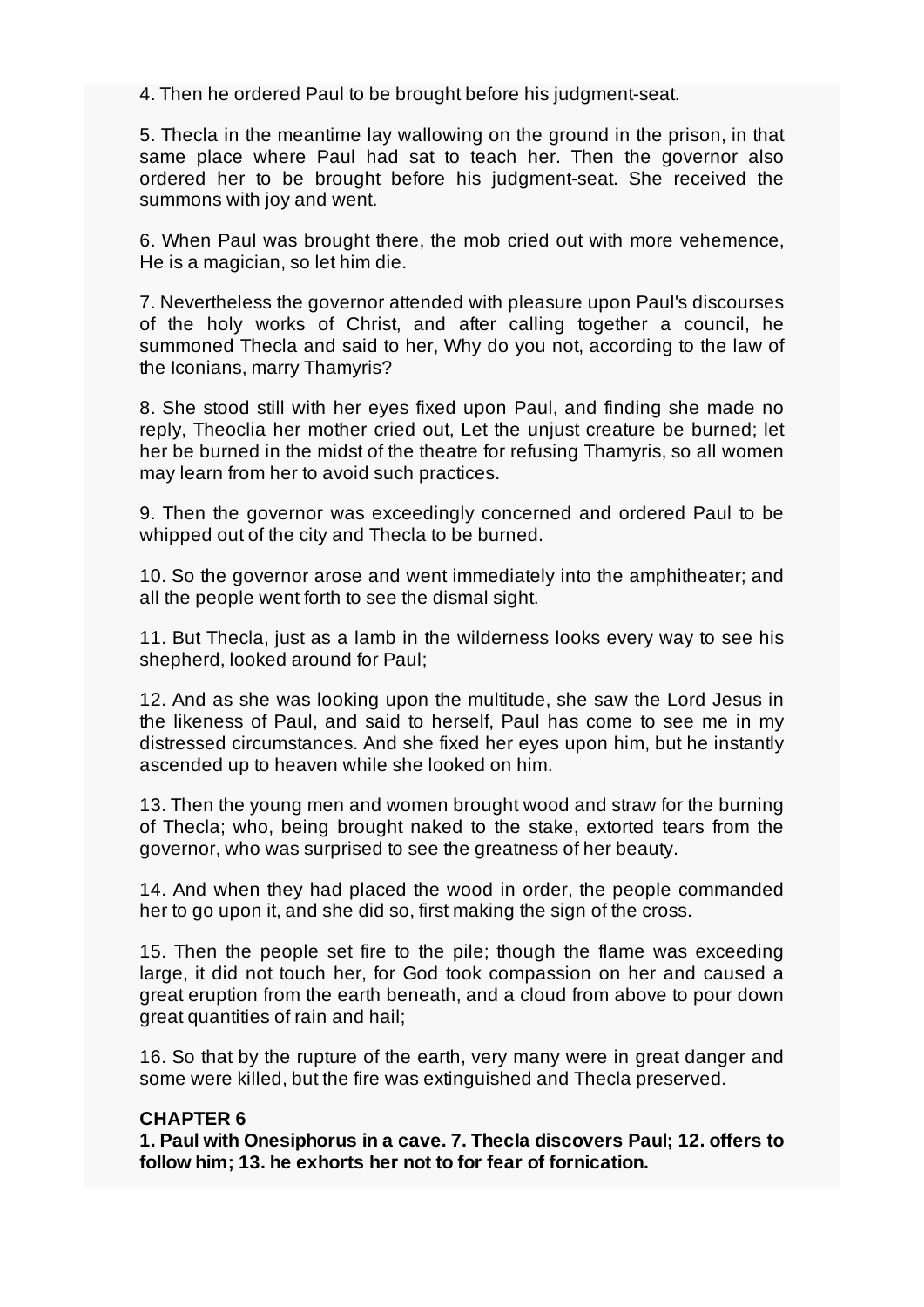1. In the meantime Paul, together with Onesiphorus, his wife and children, was keeping a fast in a certain cave which was in the road from Iconium to Daphne.

2. And when they had fasted for several days, the children said to Paul, Father, we are hungry and have nothing with which to buy bread; for **Onesiphorus had left all his substance to follow Paul with this family.**

3. Then Paul, **taking off his coat**, said to the boy, Go, child, and buy bread, and bring it back.

4. But while the boy was buying the bread, he saw his neighbor Thecla and was surprised, and said to her, Thecla, where are you going?

5. She replied, I am in search of Paul, having been delivered from the flames.

6. Then the boy said, I will take you to him, for he is greatly concerned on your account, and has been in prayer and fasting these six days.

7. When Thecla came to the cave, she found Paul upon his knees praying and saying, O Lord Jesus Christ, grant that the fire may not touch Thecla, but be her helper, for she is your servant.

8. Thecla, standing behind him, cried out in the following words: O sovereign Lord, Creator of heaven and earth, the Father of your beloved and holy Son, I praise you that you have preserved me from the fire to see Paul again.

9. Paul then arose and when he saw her, said, O God, who searches the heart, Father of my Lord Jesus Christ, I praise you that you have answered my prayer.

10. And there prevailed among them in the cave an entire affection to each other; Paul, Onesiphorus, and all that were with them were filled with joy.

11. They had five loaves, with some herbs and water, and they solaced each other in reflections upon the holy works of Christ.

12. Then said Thecla to Paul, If you be pleased with it, I will follow you wherever you go.

13. He replied to her, Persons are now much given to fornication, and you being handsome, I am afraid you might meet with greater temptation than the former one, and would not withstand it, but be overcome.

14. Thecla replied, Grant me only the seal of Christ, and no temptation shall affect me.

15. Paul answered, Thecla, wait with patience, and you will receive the gift of Christ.

#### **CHAPTER 7**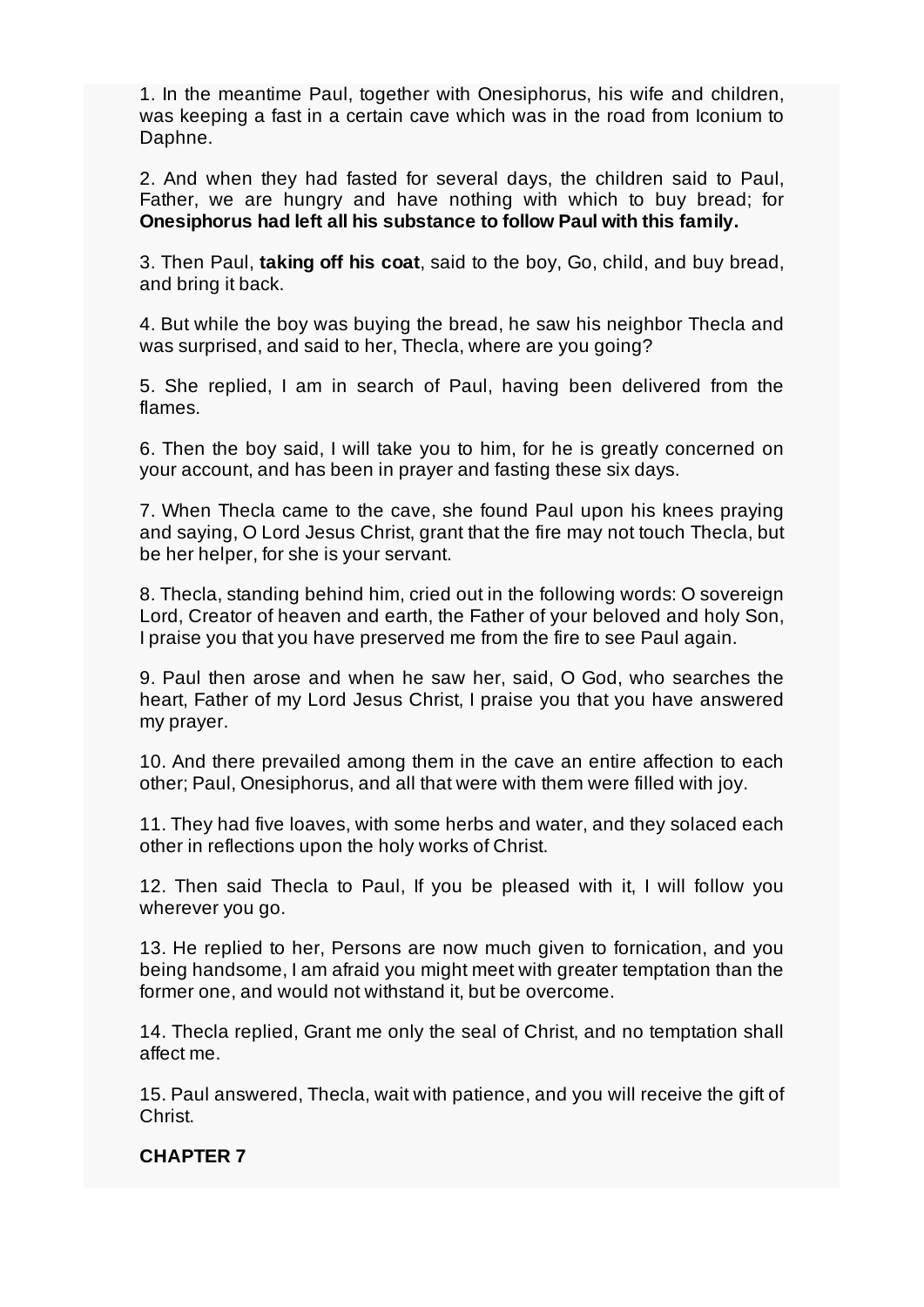## **1. Paul and Thecla go to Antioch. 2. Alexander, a magistrate, falls in love with Thecla; 4. kisses her by force: 5. she resists him, 6. is carried before the governor and condemned to be thrown to wild beasts.**

1. Then Paul sent back Onesiphorus and his family to their own home, and taking Thecla along with him, he went to Antioch;

2. And as soon as they came into the city, a certain Syrian named Alexander, a magistrate in the city, who had done many considerable services for the city during his magistracy, saw Thecla and fell in love with her, and endeavored by many rich presents to engage Paul in his interest.

3. But Paul told him, I do not know the woman of whom you speak, nor does she belong to me.

4. But he, being a person of great power in Antioch, seized her in the street and kissed her; which Thecla would not bear, but looking about for Paul, cried out in a distressed loud tone, Force me not, who am a stranger; force me not, who am a servant of God; I am one of the principal persons of Iconium, and was obliged to leave that city because I would not be married to Thamyris.

5. Then she laid hold on Alexander, tore his coat, and took his crown off his head, and made him appear ridiculous before all the people.

6. But Alexander, partly because he loved her and partly being ashamed of what had been done, led her to the governor; and upon her confession of what she had done, he condemned her to be thrown among the beasts.

#### **CHAPTER 8**

2. Thecla entertained by Trifina; 3. brought out to the wild beasts; a she-lion licks her feet. 5. Trifina, upon a vision of her deceased daughter, adopts Thecla, 11. who is taken to the amphitheater again.

1. When the people saw this, they said: The judgments passed in this city are unjust. But Thecla desired only the favor of the governor that her chastity might not be attacked, but preserved till she should be cast to the beasts.

2. The governor then inquired who would lodge her, and a certain very rich widow named Trifina, whose daughter was lately dead, asked that she might have the keeping of her; and she began to treat her in her house as her own daughter.

3. At length a day came when the beasts were to be brought forth to be seen, and Thecla was brought to the amphitheater in the presence of a multitude of spectators, and put into a den in which was an exceeding fierce she-lion.

4. Trifina, without any surprise, accompanied Thecla, and the she-lion licked the feet of Thecla. The title written which denoted her crime was Sacrilege. Then the woman [Trifina] cried out, O God, the judgments of this city are unrighteous.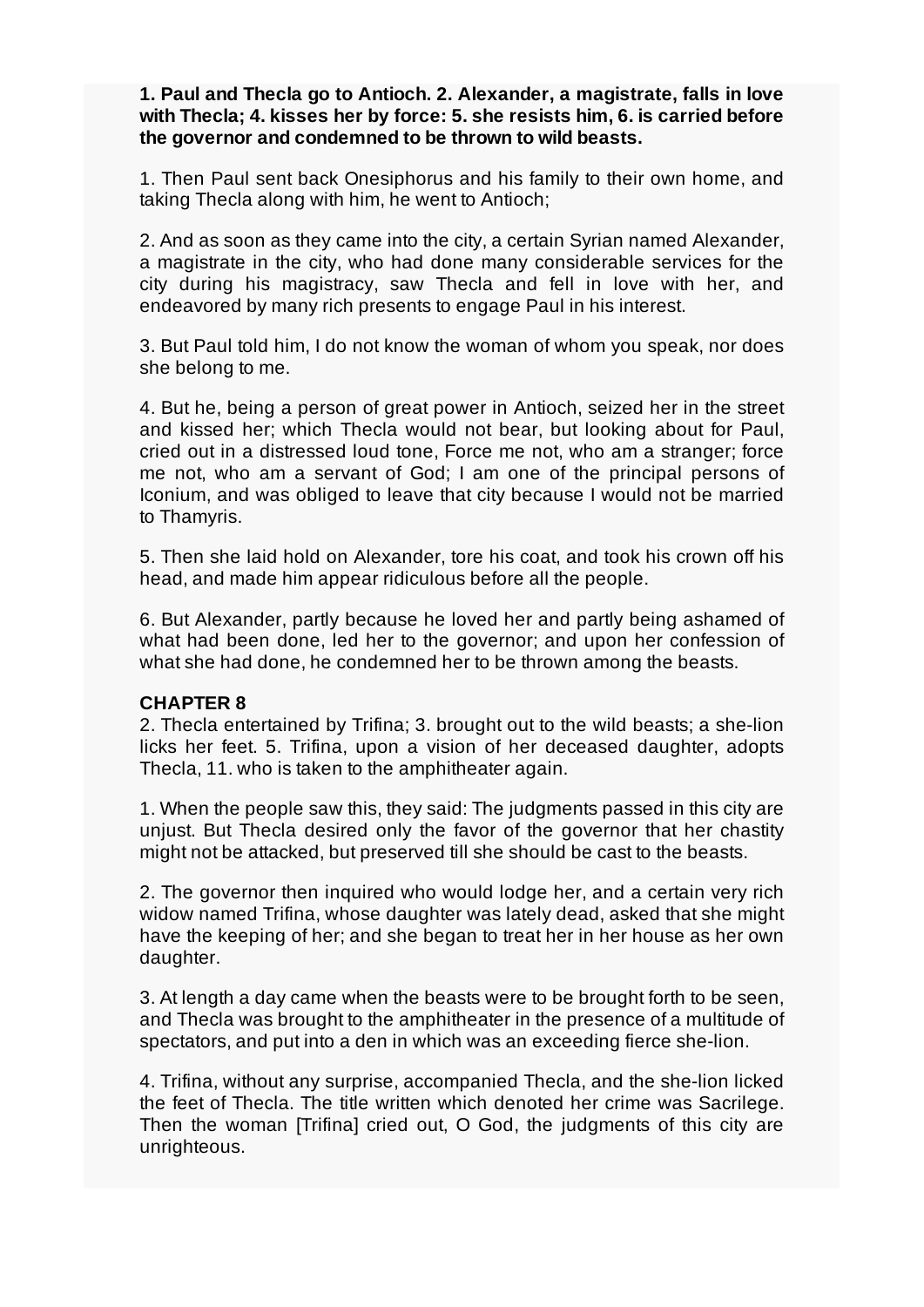5. After the beasts had been shown, Trifina took Thecla home with her, and they went to bed. And behold, the daughter of Trifina, who was dead, appeared to her mother and said: Mother, let the young woman Thecla be reputed by you as your daughter in my place, and ask her to pray for me, that I may be translated to a state of happiness.

6. Upon which Trifina, with a mournful air, said, My daughter Falconilla has appeared to me and ordered me to receive you in her place; wherefore I desire, Thecla, that you would pray for my daughter that she may be translated into a state of happiness and to life eternal.

7. When Thecla heard this, she immediately prayed to the Lord and said: O Lord God of heaven and earth, Jesus Christ, Son of the Most High, grant that her daughter Falconilla may live forever. Trifina hearing this groaned again and said, O unrighteous judgments! O unreasonable wickedness that such a creature should again be cast to the beasts!

8. At daybreak the next morning, Alexander came to Trifina's house and said, The governor and the people are waiting; bring the criminal forth.

9. But Trifina ran in so violently upon him that he was affrighted and ran away. Trifina was one of the royal family; and she thus expressed her sorrow and said: Alas! I have trouble in my house on two accounts, and there is no one who will relieve me, either for the loss of my daughter, or for being unable to save Thecla. But now, O Lord God, you be the helper of Thecla your servant.

10. While she was thus engaged, the governor sent one of his own officers to bring Thecla. Trifina took her by the hand, and going with her, said: I went with Falconilla to her grave and now must go with Thecla to the beasts.

11. When Thecla heard this, she prayed weeping and said: O Lord God, whom I have made my confidence and refuge, reward Trifina for her compassion to me and for preserving my chastity.

12. Upon this there was a great noise in the amphitheater: the beasts roared, and the people cried out, Bring in the criminal.

13. But the woman [Trifina] cried out and said: Let the whole city suffer for such crimes; and order all of us, O governor, to the same punishment. O unjust judgment! O cruel sight!

14. Others said, Let the whole city be destroyed for this vile action. Kill us all, O governor. O cruel sight! O unrighteous judgment!

#### **CHAPTER 9**

**1. Thecla thrown naked to the wild beasts; 2. they all refuse to attack her; 8. throws herself into pit of water. 10. Other wild beasts refuse her. 11. She is tied to wild bulls. 13. She is miraculously saved, 21. released, 24. and entertained by Trifina.**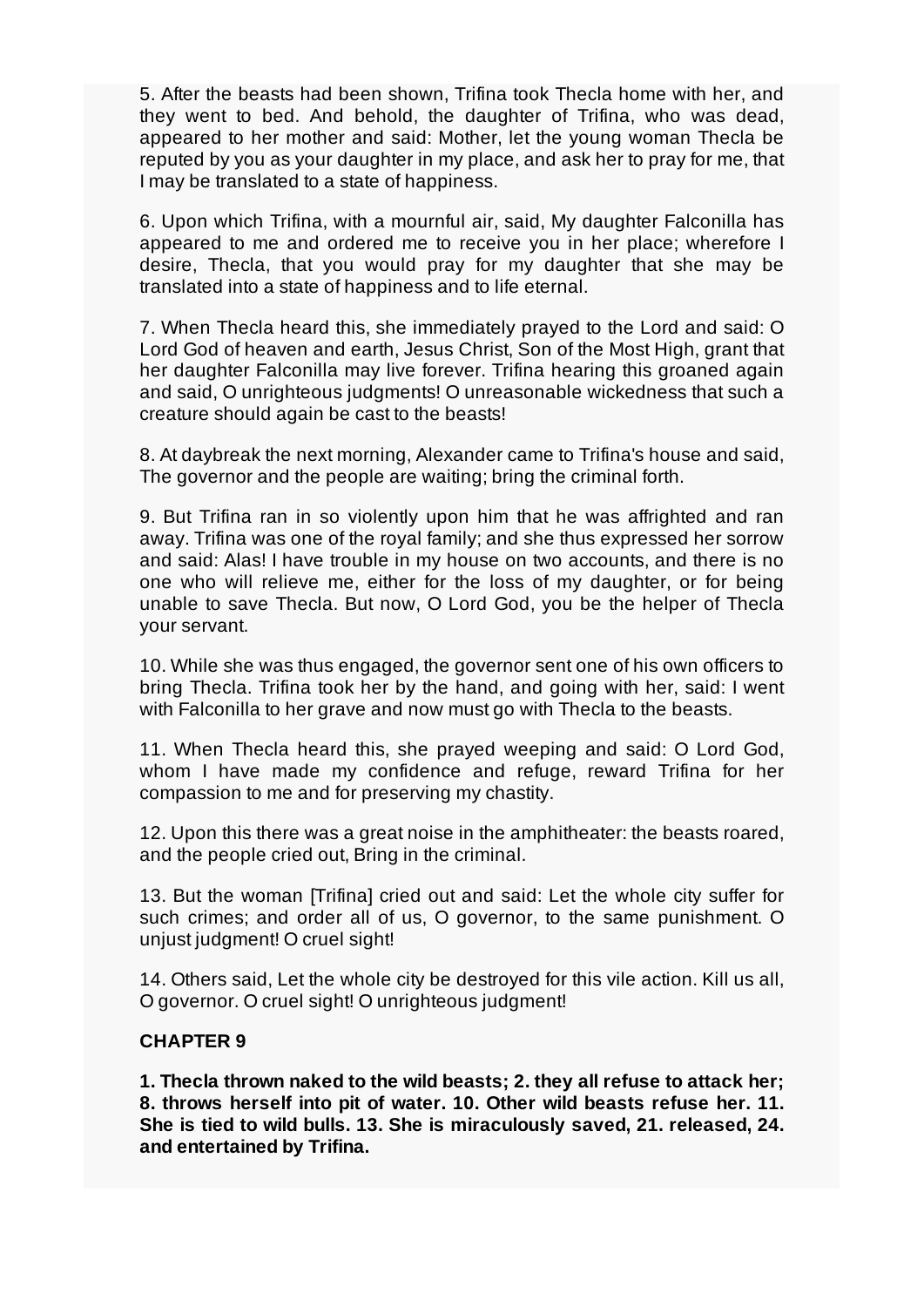1. Then Thecla was taken out of the hand of Trifina, stripped naked, had an encircling cloth put on, and was thrown into the place appointed for fighting with the beasts. Then the lions and the bears were let loose upon her.

2. But a she-lion, which was of all the most fierce, ran to Thecla and fell down at her feet. At that, the multitude of women shouted aloud.

3. Then a she-bear ran fiercely toward her; but the she-lion met the bear and tore it to pieces.

4. Again, a he-lion who had been accustomed to devour men, and which belonged to Alexander, ran toward her; but the she-lion encountered the he-lion, and they killed each other.

5. Then the women had a greater concern because the she-lion that had helped Thecla was dead.

6. Afterwards they brought out many other wild beasts, but **Thecla** stood with her hands stretched towards heaven and prayed. When she finished praying, she turned about and saw a pit of water and said, **Now is a proper time for me to be baptized**.

7. Accordingly she **threw herself** into the water and said, In your name, O my Lord Jesus Christ, I am this last day baptized. Upon seeing this, the women and the people cried out and said, Do not throw yourself into the water. And the governor himself cried out to think that the sea-calves were likely to devour so much beauty.

8. Notwithstanding all this, Thecla threw herself into the water in the name of our Lord Jesus Christ.

9. But when the sea-calves saw the lightning and fire, they were killed and floated dead on the surface of the water, and a cloud of fire surrounded Thecla so the beasts could not come near her, and the people could not see her nakedness.

10. Yet they turned other wild beasts upon her, at which the women made a very mournful outcry. Some of them scattered spikenard, others cassia, others amomus, others ointment; so that the quantity of ointment was large in proportion to the number of people; and upon this all the beasts lay as though they had been fast asleep and did not touch Thecla.

11. Whereupon Alexander said to the governor, I have some very terrible bulls; let us bind her to them. To which the governor, with concern, replied, You may do what you think fit.

12. Then they put a cord around Thecla's waist, which bound also her feet, and with it tied her to the bulls, to whose privy- parts they applied red-hot irons so that they, being even more tormented, might more violently drag Thecla about till they had killed her.

13. The bulls accordingly tore about, making a most hideous noise; but the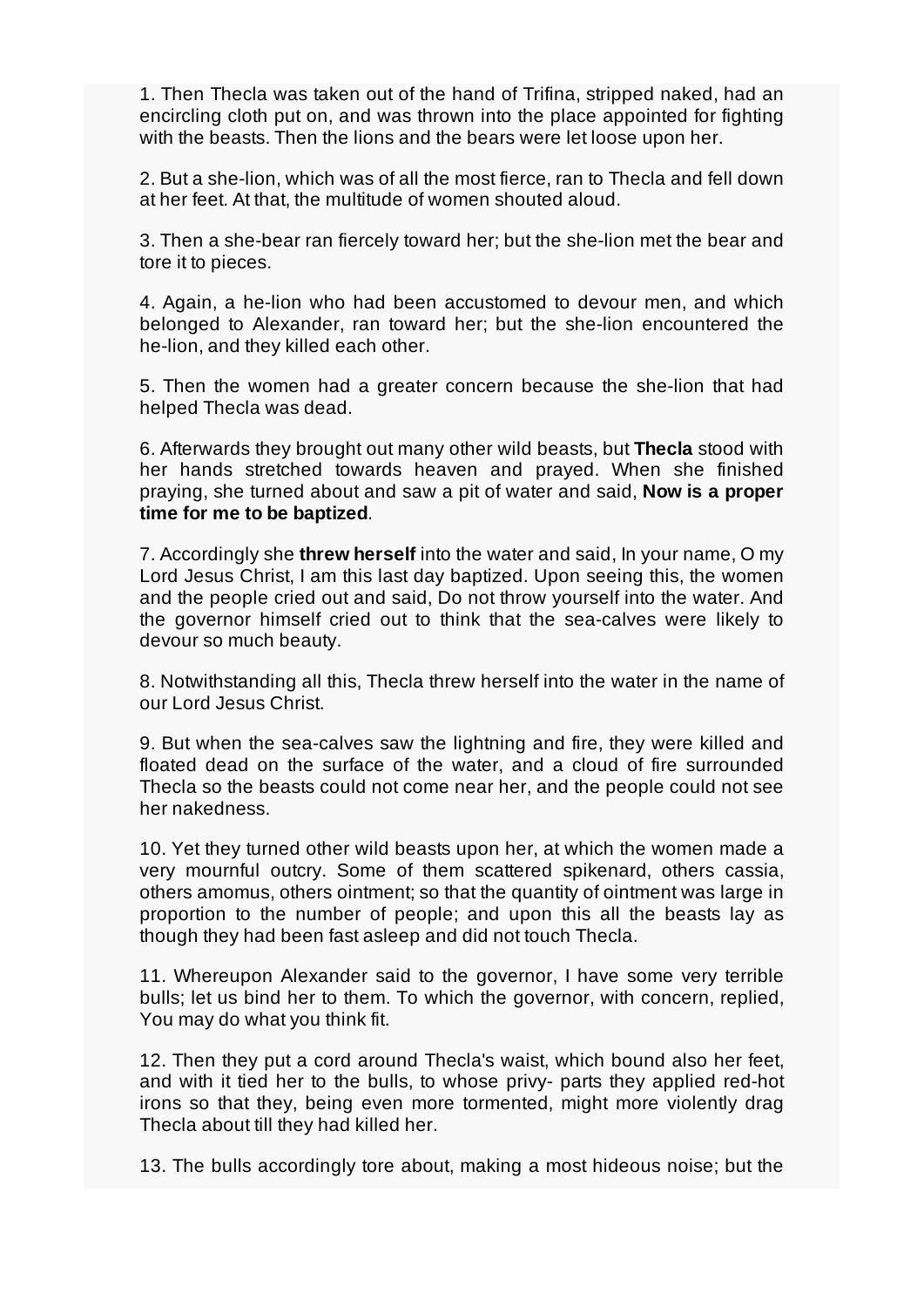flame which was about Thecla burned off the cords which were fastened to the members of the bulls, and she stood in the middle of the arena as unconcerned as if she had not been bound.

14. But in the meantime Trifina, who sat upon one of the benches, fainted away and died; then the whole city was greatly concerned.

15. And Alexander himself was afraid and implored the governor, saying: I entreat you, have compassion on me and the city, and release this woman who has fought with the beasts; for fear that both you and I, and the whole city be destroyed:

16. For if Caesar should have any account of what has now taken place, he certainly will immediately destroy the city because Trifina, a person of royal extract and a relation of his, is dead upon her seat.

17. Then the governor called Thecla from among the beasts to him and said to her, Who are you? And what are your circumstances, that not one of the beasts will touch you?

18. Thecla replied to him, I am a servant of the living God, and as to my state, I am a believer on Jesus Christ his Son, in whom God is well pleased. For that reason none of the beasts could touch me.

19. He alone is the way to eternal salvation and the foundation of eternal life. He is a refuge to those who are in distress, a support to the afflicted, a hope and defence to those who are hopeless, and in a word, all those who do not believe on him shall not live, but suffer eternal death.

20. When the governor heard these things, he ordered her clothes to be brought and said to her, Put on your clothes.

21. Thecla replied, May that God who clothed me when I was naked among the beasts, in the day of judgment clothe your soul with the robe of salvation. Then she took her clothes and put them on; then the governor immediately published an order in these words: I release to you Thecla the servant of God.

22. Then the women cried out together with a loud voice, and with one accord gave praise unto God and said: There is but one God, who is the God of Thecla; the one God who has delivered Thecla.

23. Their voices were so loud that the whole city seemed to be shaken, and Trifina herself heard the glad tidings and arose again, and ran with the multitude to meet Thecla; and embracing her, said: Now I believe there will be a resurrection of the dead; now I am persuaded that my daughter is alive. Come home with me, my daughter Thecla, and I will turn over all that I have to you.

24. So Thecla went with Trifina and was entertained there a few days, teaching her the word of the Lord, whereby many young women were converted. So there was great joy in the family of Trifina.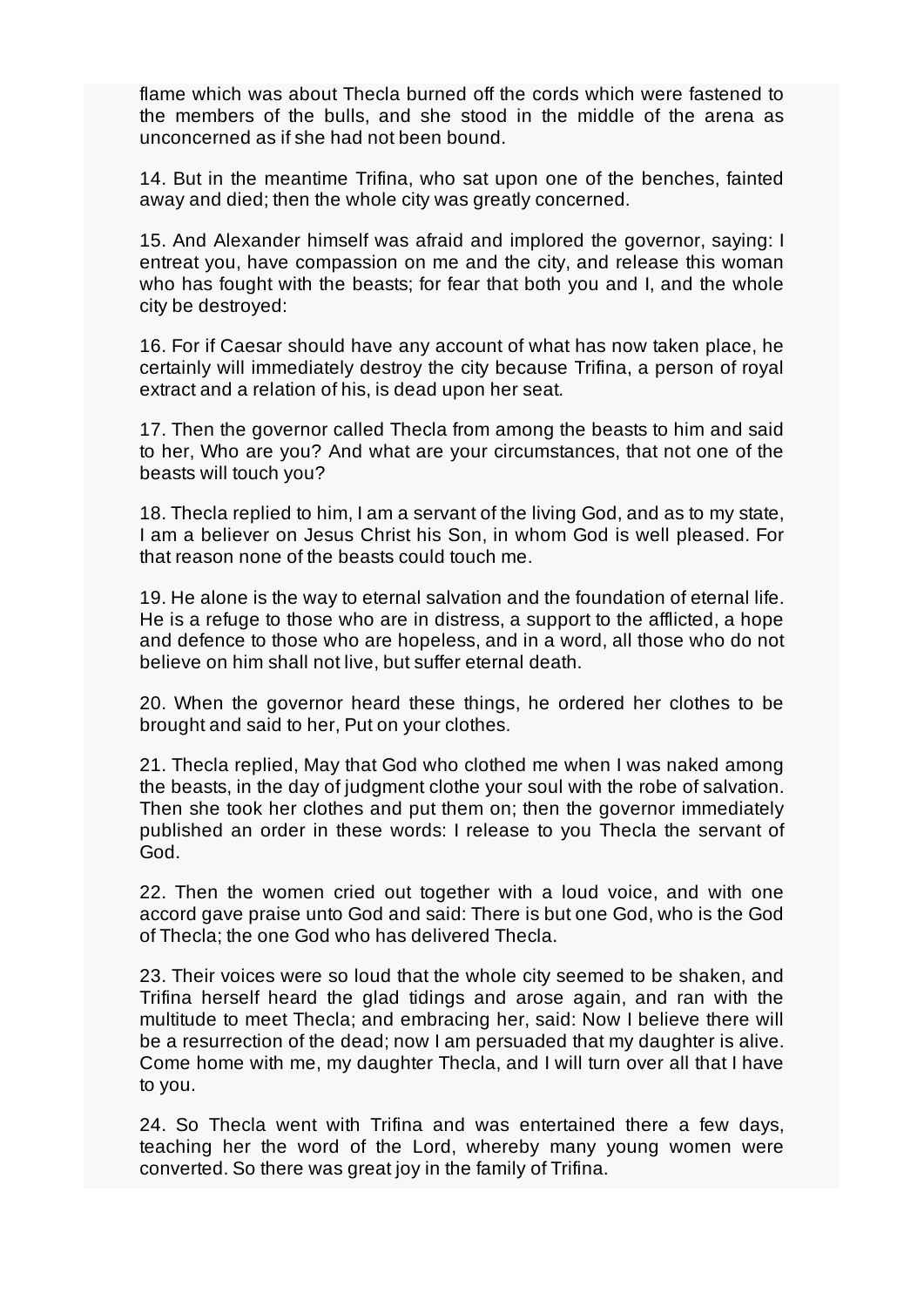25. But Thecla longed to see Paul, and inquired and sent everywhere to find him; and when at length she was informed that he was at Myra in Lycia, she took with her many young men and women. She dressed herself in the habit of a man and went to him in Myra in Lycia. There she found Paul preaching the word of God, and she stood by him amid the throng.

## **CHAPTER 10**

**1. Thecla visits Paul. 6. She visits Onesiphorus. 8. She visits her mother 9. who repulses her. 12. She is tempted by the devil; she works miracles.**

1. It was no small surprise to Paul when he saw her and the people with her, for he imagined some fresh trial was coming upon them;

2. When Thecla perceived this, she said to him: **I have been baptized**, O Paul, for he who assists you in preaching, has assisted me to be baptized.

3. Then Paul took her and led her to the house of Hermes, and Thecla related to Paul all that had befallen her in Antioch, insomuch that Paul was greatly amazed, and all who heard were confirmed in the faith and prayed for Thecla's happiness.

4. Then Thecla arose and said to Paul, I am going to Iconium. Paul replied to her, **Go and teach the word of the Lord**.

5. But Trifina had sent large sums of money to Paul, and also clothing by the hands of Thecla, for the relief of the poor.

6. So Thecla went to Iconium. When she came to the house of Onesiphorus, she fell down upon the floor where Paul had sat and preached, and, mixing tears with her prayers, she praised and glorified God in the following words:

7. O Lord the God of this house, in which I was first enlightened by you; O Jesus, son of the living God, who was my helper before the governor, my helper in the fire, and my helper among the beasts; you alone are God forever and ever. Amen.

8. On her return, Thecla found Thamyris dead, but her mother living. So she called on her mother and said: Theoclia, my mother, is it possible for you to be brought to a belief that there is but one Lord God who dwells in the heavens? If you desire great riches, God will give them to you by me; if you want your daughter again, here I am.

9. These and many other things she represented to her mother, endeavoring to persuade her, but her mother Theoclia gave no credit to the things which were said by the martyr Thecla.

10. Thecla perceived that she discoursed to no purpose, so she signed her whole body with the sign of the cross, left the house and went to Daphne. When she arrived there, she went to the cave where she had found Paul with Onesiphorus, fell down on the ground, and wept before God.

11. When she departed from there, she went to Seleucia and enlightened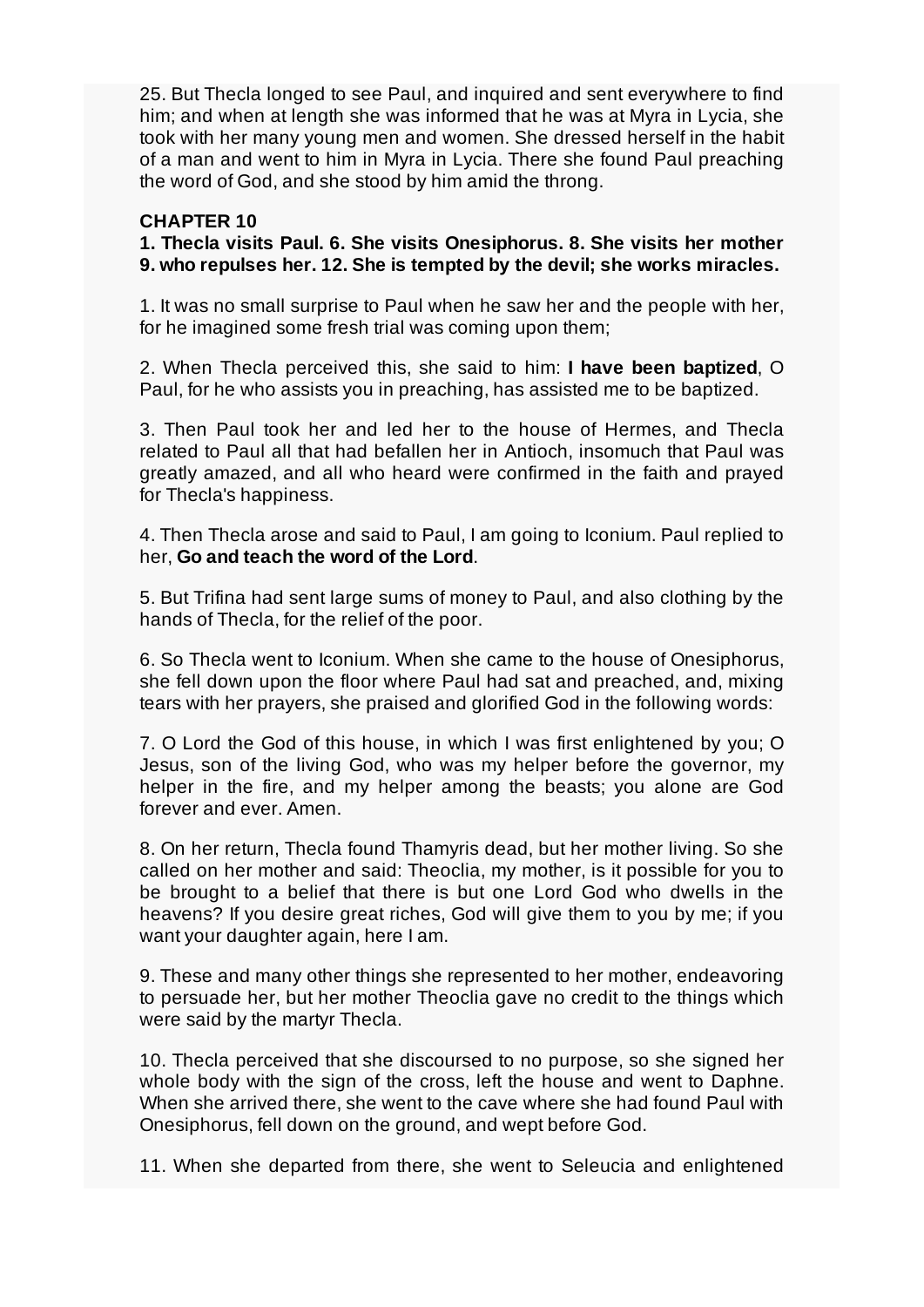many in the knowledge of Christ.

12. And a bright cloud conducted her in her journey.

13. And after she had arrived at Seleucia, she went to a place out of the city about the distance of a furlong, because she was afraid of the inhabitants because they were worshippers of idols.

14. And she was led by the cloud into a mountain called Calamon, or Rodeon. There she abode many years and underwent a great many grievous temptations of the devil, which she bore in a becoming manner by the assistance which she had from Christ.

15. At length certain gentlewomen heard of the virgin Thecla and went to her to be instructed by her in the oracles of God, and many of them abandoned this world and led a monastic life with her.

16. A good report was spread everywhere of Thecla, and she wrought several miraculous cures, so that all the city and adjacent countries brought their sick to that mountain, and before they came as far as the door of the cave, they were instantly cured of whatever they had.

17. The unclean spirits were cast out, making a noise; all received their sick made whole and glorified God, who had bestowed such power on the virgin Thecla;

18. Insomuch that the physicians of Seleucia were now of no more account and lost all the profit of their trade because no one regarded them; this so filled them with envy that they began to contrive what methods to take with this servant of Christ.

## **CHAPTER 11**

## **1. Thecla is threatened with rape. 12. She escapes by a rock opening, 17. and closing miraculously.**

1. The devil then suggested bad advice to their minds on a day they met to consult. They reasoned among each other thus: The virgin is a priestess of the great goddess Diana, and whatever she requests from her is granted, because she is a virgin and is therefore beloved by all the gods.

2. Let us procure some rakish fellows, and after we have made them sufficiently drunk and given them a good sum of money, let us order them to go and debauch this virgin, promising them, if they do it, a larger reward.

3. (For they thus concluded among themselves, that if they were able to debauch her, the gods would no more regard her, nor Diana cure the sick for her.)

4. They proceeded according to this resolution, and the fellows went to the mountain, and as fierce as lions to the cave, they knocked at the door.

5. The holy martyr Thecla, relying upon the God in whom she believed,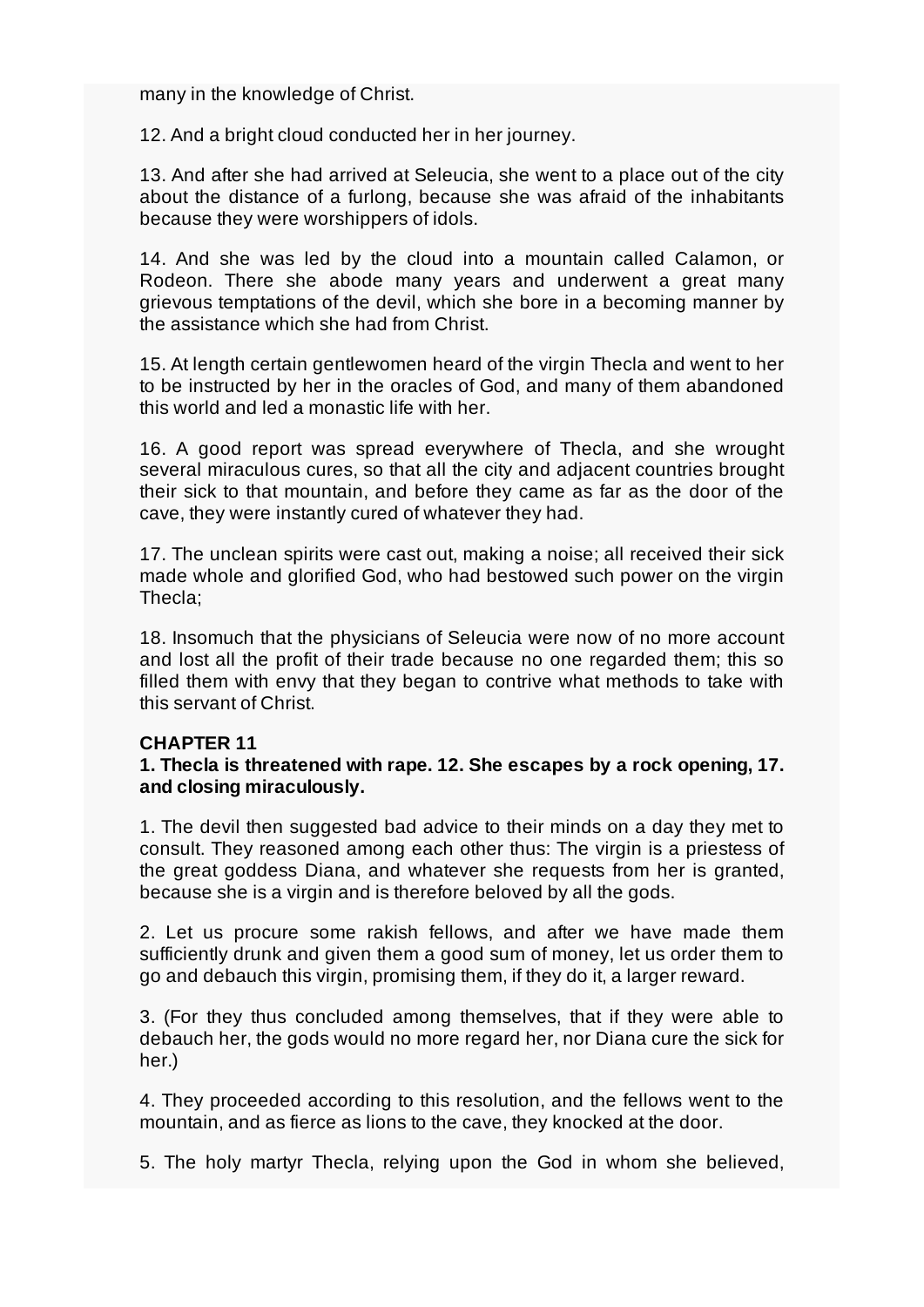opened the door, although she was before apprized of their design, and said to them, Young men, what is your business?

6. They replied, Is there anyone within whose name is Thecla? She answered, What do you want with her? They said, We intend to lie with her.

7. The blessed Thecla answered: Though I am a humble old woman, I am the servant of my Lord Jesus Christ; and though you have a vile design against me, you will not be able to accomplish it. They replied: It is impossible for us not to be able to do with you what we intend.

8. And while they were saying this, they laid hold on her by main force and would have raped her. Then she with the greatest mildness said to them: Young men, have patience and see the glory of the Lord.

9. And while they held her, she looked up to heaven and said: O God most reverend, to whom none can be likened; who makes yourself glorious over your enemies; who delivered me from the fire, and did not give me up to Thamyris, or give me up to Alexander; who delivered me from the wild beasts; who did preserve me in the deep waters; who have everywhere been my helper and have glorified your name in me;

10. Now also deliver me from the hands of these wicked and unreasonable men, nor suffer them to debauch my chastity which I have always preserved for your honor; for I love you and long for you, and worship you, O Father, Son, and Holy Spirit, forevermore. Amen.

11. Then came a voice from heaven saying, Fear not, Thecla, my faithful servant, for I am with you. Look and see the place which is opened for you; there your eternal abode shall be, and there you will receive the beatific vision.

12. The blessed Thecla looked and saw the rock opened to as large a degree as that a man might enter in. She did as he was commanded, bravely fled from the vile crew, and went into the rock, which instantly closed so that there was not a crack visible where it had opened.

13. The men stood perfectly astonished at so prodigious a miracle and had no power to detain the servant of God, but only caught hold of her veil, or hood, and tore off a piece of it;

14. And even that was by the permission of God, for the confirmation of their faith who should come to visit this venerable place, and to convey blessings in succeeding ages to those who would believe on our Lord Jesus Christ from a pure heart.

15. Thus suffered that first martyr and apostle of God, the virgin Thecla, who came from Iconium at eighteen years of age; afterwards, partly in journeys and travels, and partly in a monastic life in the cave, she lived seventy-two years, so that she was ninety years old when the Lord translated her.

16. Thus ends her life.